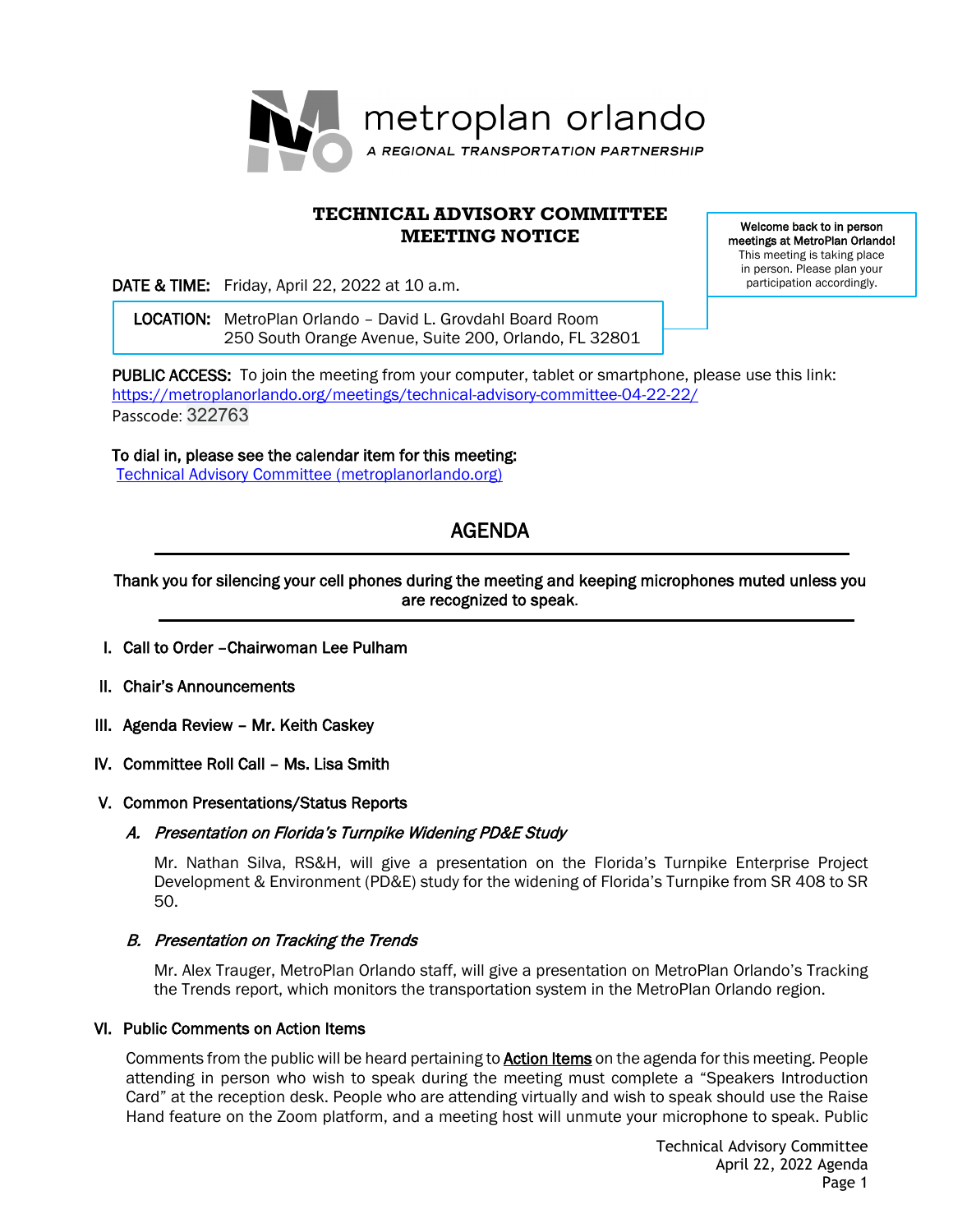comments submitted in advance of the meeting, by email to [Comment@MetroPlanOrlando.org](mailto:Comment@MetroPlanOrlando.org) or phone to 407-906-2347, will be read into the record by a meeting moderator. Each speaker should state name and address for the record and is limited to two minutes. People wishing to speak on other items will be acknowledged in the same way, under Agenda Item XII.

## VII. Action Items

## A. February 25, 2022 TAC Meeting Minutes (Tab 1)

Approval is requested of the meeting minutes for February 25, 2022. The minutes are provided in Tab 1.

# B. FDOT Amendment to FY 2021/22 - 2025/26 TIP (Tab 2)

Mr. Keith Caskey, MetroPlan Orlando staff, is requesting the TAC to recommend that the FY 2021/22 - 2025/26 TIP be amended to include the following project:

• FM #432193-5 – Hicks Avenue Extension from Gore Street to Anderson Street

A letter from FDOT staff explaining the amendment request is provided in Tab 2, along with a fact sheet prepared by MetroPlan Orlando staff and the draft resolution to be presented at the May  $11<sup>th</sup>$ Board meeting.

# C. Approval of FY 2022/23 - 2023/24 UPWP (Tab 3)

Following a brief presentation, action will be requested by Mr. Nick Lepp, MetroPlan Orlando staff, to recommend approval of the FY 2022/23 - 2023/24 Unified Planning Work Program (UPWP). An attachment is provided in Tab 3. The UPWP document can be accessed at: [https://metroplanorlando.org/wp-content/uploads/MetroPlan-Orlando\\_FINAL-FY2023-FY2024-](https://metroplanorlando.org/wp-content/uploads/MetroPlan-Orlando_FINAL-FY2023-FY2024-UPWP-as-of-2022-04-14.pdf) [UPWP-as-of-2022-04-14.pdf](https://metroplanorlando.org/wp-content/uploads/MetroPlan-Orlando_FINAL-FY2023-FY2024-UPWP-as-of-2022-04-14.pdf)

#### VIII. TAC-Only Presentations

There are no TAC-only presentations.

## IX. General Information (Tab 4)

## A. FDOT Monthly Construction Status Report

The latest FDOT Monthly Construction Status Report for the Orlando area is enclosed for information purposes.

## B. MetroPlan Orlando Board Highlights

A copy of the March 9, 2022 Board Meeting Highlights is enclosed for information purposes.

## C. Air Quality Report

The latest air quality report for the MetroPlan Orlando area is enclosed for information purposes.

#### D. LYNX Press Releases

A set of press releases from LYNX is enclosed for information purposes.